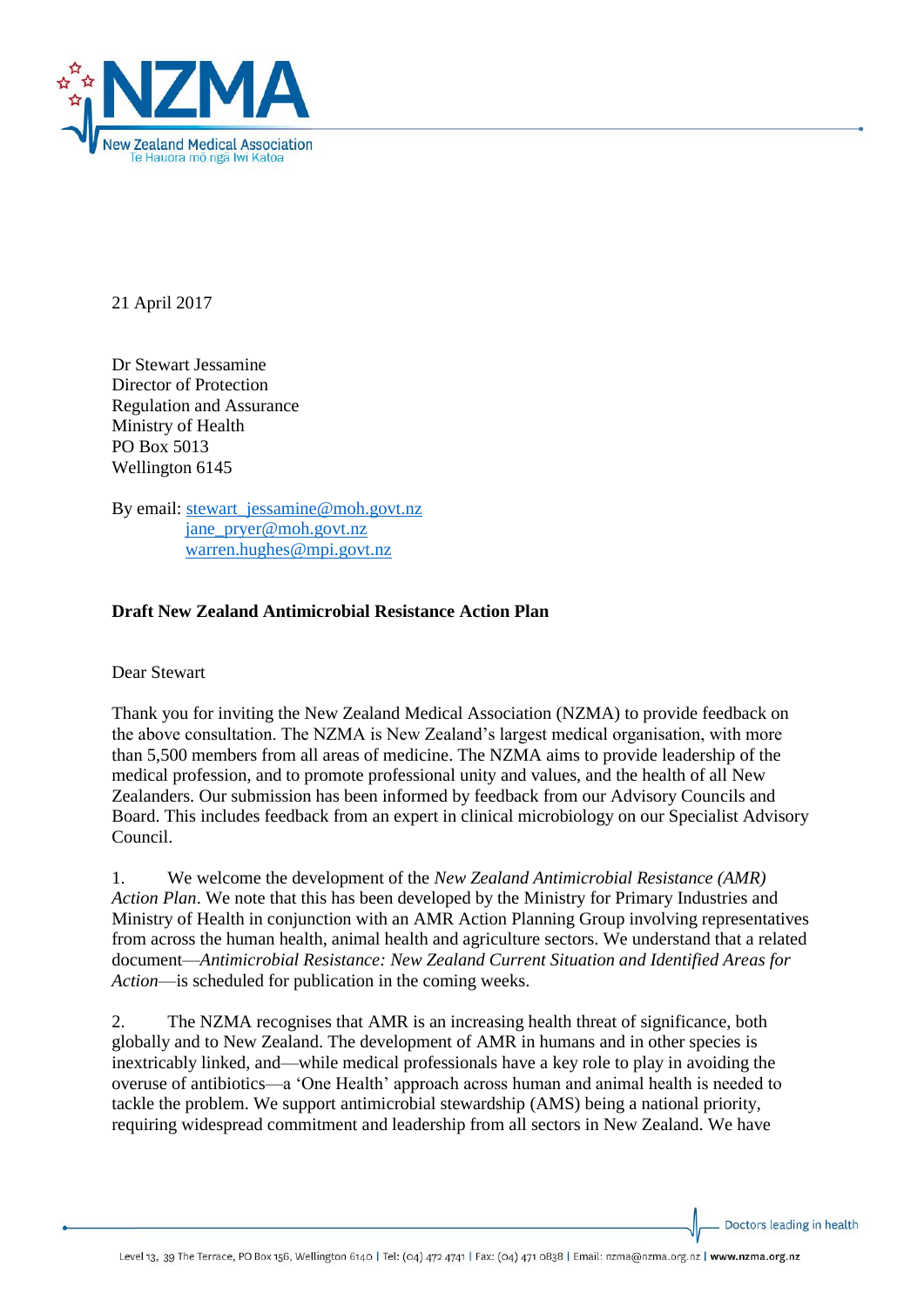<span id="page-1-0"></span>previously endorsed guidelines by the New Zealand College of Public Health Medicine on Antimicrobial Stewardship and Infection Control.<sup>1</sup>

3. We are disappointed with the extremely short timeframe provided for a consultation of this nature (13 working days). We ask that the process for future consultations allows considerably more time for stakeholders to provide feedback. We also believe that sector feedback would have been better informed and motivated by more context and content; we understand the companion document *Antimicrobial Resistance: New Zealand Current Situation and Identified Areas for Action* has been in final form for some months now—it would have been helpful to have this made available for the current consultation.

# **Health literacy and shared decision making**

4. We note that objective 1 of the draft action plan is to 'improve awareness and understanding of antimicrobial resistance through effective communication, education and training'. We suggest that this objective be strengthened to include health literacy and shared decision making. At the very least, health literacy and shared decision making should be explicitly included as a priority action area under this objective. The tension between a patient or producer/animal owner demanding a 'service' and a doctor or veterinarian acting in the patient's and population's best interests (present and future) needs to be clearly acknowledged. This reflects the tension between a consumerist approach to healthcare and an approach based on ethics and professionalism. We believe that a broader societal discussion about this is necessary. It is important to avoid the medical and veterinary professions being portrayed as paternalistic or arrogant when it comes to AMS.

# **National response plan for carbapenemase-producing Enterobacteriaceae**

5. We contend that a major deficiency of the draft action plan is that it does not adequately acknowledge and emphasise the specific AMR threat of carbapenemase-producing Enterobacteriaceae (CPE) in human health. CPE is an extremely pressing, high consequence AMR threat to New Zealand. Accordingly, we believe there is a need for a specific national response plan for CPE, analogous to response plans for other transmissible infectious disease threats such as Ebola or Pandemic Influenza.<sup>2</sup>

### **Direct-to-consumer and direct-to-producer advertising of antimicrobials**

6. We believe that priority action area 1 to 'Strengthen consumer awareness initiatives to improve understanding of antimicrobial resistance and the importance of using antibiotics appropriately' could be undermined by direct-to-consumer advertising (DTCA) and direct-toproducer advertising (DTPA). Currently, over-the-counter antiseptic-containing agents and prescription-only antibiotic agents can be legally advertised directly to consumers in New Zealand, both for human and animal health. The NZMA has long advocated for the discontinuation of DTCA of prescription medicines. Research indicates that DTCA provides information that is likely to be biased in favour of benefits over potential harms, leads to unnecessary prescriptions, iatrogenic harm and increased demand for costly branded medicines over less expensive effective alternatives.<sup>3</sup> It may also adversely affect the doctor-patient relationship. New Zealand and the US are the only two countries in the OECD that allow DTCA

**<sup>.</sup>** <sup>1</sup>New Zealand College of Public Health Medicine. NZCPHM Policy Statement on Antimicrobial stewardship and infection control: limiting the burden of antimicrobial resistance. Wellington: NZCPHM, 2016. [http://www.nzcphm.org.nz/media/97734/2016\\_08\\_24\\_nzcphm\\_antimicrobial\\_resistance\\_policy\\_statement.pdf](http://www.nzcphm.org.nz/media/97734/2016_08_24_nzcphm_antimicrobial_resistance_policy_statement.pdf)

<sup>&</sup>lt;sup>2</sup> Blakiston M, Heffernan H, Roberts S, Freeman J. The clear and present danger of carbapenemase-producing Enterobacteriaceae (CPE) in New Zealand: time for a national response plan. N Z Med J. In Press

<sup>3</sup> Every-Palmer S, Duggal R, Menkes DB. Direct-to-consumer advertising of prescription medication in New Zealand. N Z Med J. 2014 Aug 29;127(1401):102-10. [https://www.nzma.org.nz/journal/read-the-journal/all](https://www.nzma.org.nz/journal/read-the-journal/all-issues/2010-2019/2014/vol-127-no-1401/6278)[issues/2010-2019/2014/vol-127-no-1401/6278](https://www.nzma.org.nz/journal/read-the-journal/all-issues/2010-2019/2014/vol-127-no-1401/6278)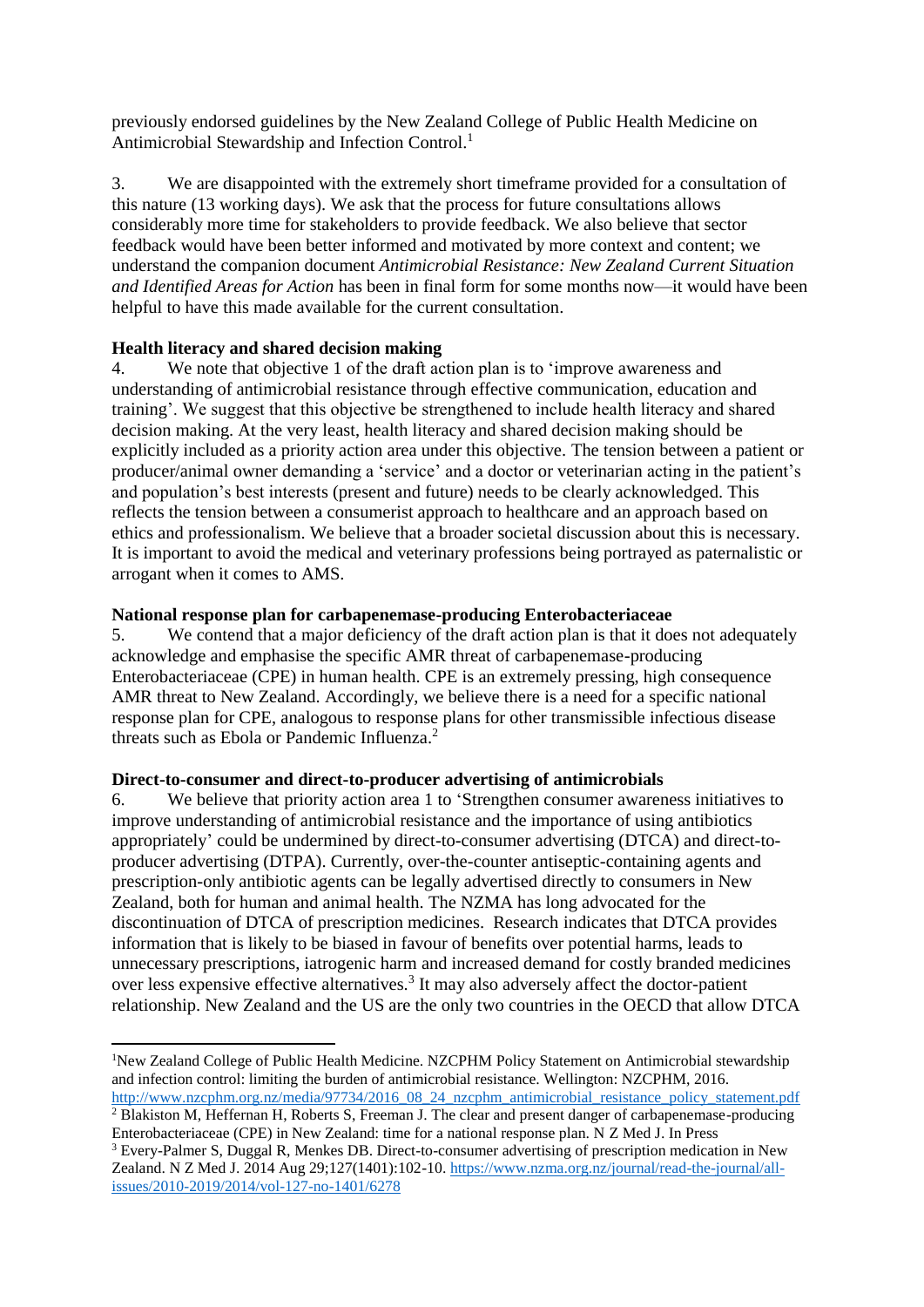of prescription medicines. New Zealand is therefore an international outlier in this area. Similar concerns have been raised by the New Zealand Veterinary Association regarding the high risks of DTPA with antimicrobial resistance, eg, with farmers pressing veterinarians to prescribe antibiotics to reduce withholding times (from milking) or for convenience of use. 4

7. There is nothing to stop DTCA/DTPA of over-the-counter antiseptic-containing agents and prescription-only antibiotic agents increasing in parallel with escalating health promotion efforts to 'strengthen consumer awareness' about the 'importance of using antibiotics appropriately'. For this reason, we believe that one of the activities under priority action area 1 should be to commission a review process that examines the appropriateness of New Zealand's current regulatory / legislative stance on DTCA/DTPA of both prescription and over-the-counter antimicrobials. We submit that such a review:

- encompass both human health and animal health antimicrobials (animal health antimicrobials are marketed directly to producers)
- is most appropriately listed as an action point under priority action area 1
- should be a year one activity
- must be independent—ie, not an internal review but conducted by a panel of independent experts
- should involve the Ministry for Primary Industries as well as the Ministry of Health, since the terms of reference should include DTPA of antimicrobials for animal health as well as human health.

# **Preventive focus**

8. We believe the *Action Plan* should provide stronger emphasis on wider prevention strategies, particularly reducing household overcrowding, improving nutrition/breastfeeding and strengthening food safety measures/strategies (eg, campylobacter and poultry)[.](#page-1-0)<sup>1</sup>

### **Health equity focus**

**.** 

9. It is our view that the *Action Plan* should explicitly consider Health Equity.<sup>5</sup> For example, there is a need to ensure that AMR/AMS in New Zealand considers ethnicity and socioeconomic deprivation, both from antimicrobial usage and burden of disease perspectives. It is also important to include actions aiming to ensure that stewardship initiatives do not result in unintended harms to vulnerable populations. There is a need to monitor actions and ensure that all New Zealanders benefit from this plan. Local examples of inequitable impacts of AMR include fusidic acid overuse and impacts on Māori and Pacific populations, among those living in the most deprived deciles<sup>6</sup> and with multi-drug resistant tuberculosis (MDR-TB) in immigrants/refugees.<sup>7</sup>

# **"Border control" and prevention in healthcare settings**

10. We believe the *Action Plan* should address border/travel issues relating to healthcare facilities, especially the initial isolation, screening and monitoring for multi-drug resistant

<sup>4</sup> [https://www.newsroom.co.nz/@health--science/2017/03/24/16258/help-us-curb-antibiotic-risk-say-vets-to](https://www.newsroom.co.nz/@health--science/2017/03/24/16258/help-us-curb-antibiotic-risk-say-vets-to-mpi)[mpi,](https://www.newsroom.co.nz/@health--science/2017/03/24/16258/help-us-curb-antibiotic-risk-say-vets-to-mpi)<https://www.newsroom.co.nz/2017/03/13/7928/fears-over-farm-antibiotic-sales>

<sup>&</sup>lt;sup>5</sup> New Zealand Medical Association. NZMA Position Statement on Health Equity. Wellington: NZMA, 2011. [http://www.nzma.org.nz/\\_\\_data/assets/pdf\\_file/0016/1456/Health-equity-2011.pdf](http://www.nzma.org.nz/__data/assets/pdf_file/0016/1456/Health-equity-2011.pdf)

 $\overline{6 \text{ Vogel A}}$ , Lennon D, Best E, Leversha A. Where to from here? The treatment of impetigo in children as resistance to fusidic acid emerges. N Z Med J. 2016;129(1443):77-83. [https://www.nzma.org.nz/journal/read](https://www.nzma.org.nz/journal/read-the-journal/all-issues/2010-2019/2016/vol-129-no-1443-14-october-2016/7036)[the-journal/all-issues/2010-2019/2016/vol-129-no-1443-14-october-2016/7036](https://www.nzma.org.nz/journal/read-the-journal/all-issues/2010-2019/2016/vol-129-no-1443-14-october-2016/7036)

<sup>&</sup>lt;sup>7</sup> Das D. Baker M, Venugopal K, McAllister S. Why the tuberculosis incidence rate is not falling in New Zealand. N Z Med J. 2006;119(1243):U2248[. http://www.healthyhousing.org.nz/wp](http://www.healthyhousing.org.nz/wp-content/uploads/2010/03/Why-the-tuberculosis-incidence-rate-is-not-falling-in-New-Zealand.pdf)[content/uploads/2010/03/Why-the-tuberculosis-incidence-rate-is-not-falling-in-New-Zealand.pdf](http://www.healthyhousing.org.nz/wp-content/uploads/2010/03/Why-the-tuberculosis-incidence-rate-is-not-falling-in-New-Zealand.pdf)